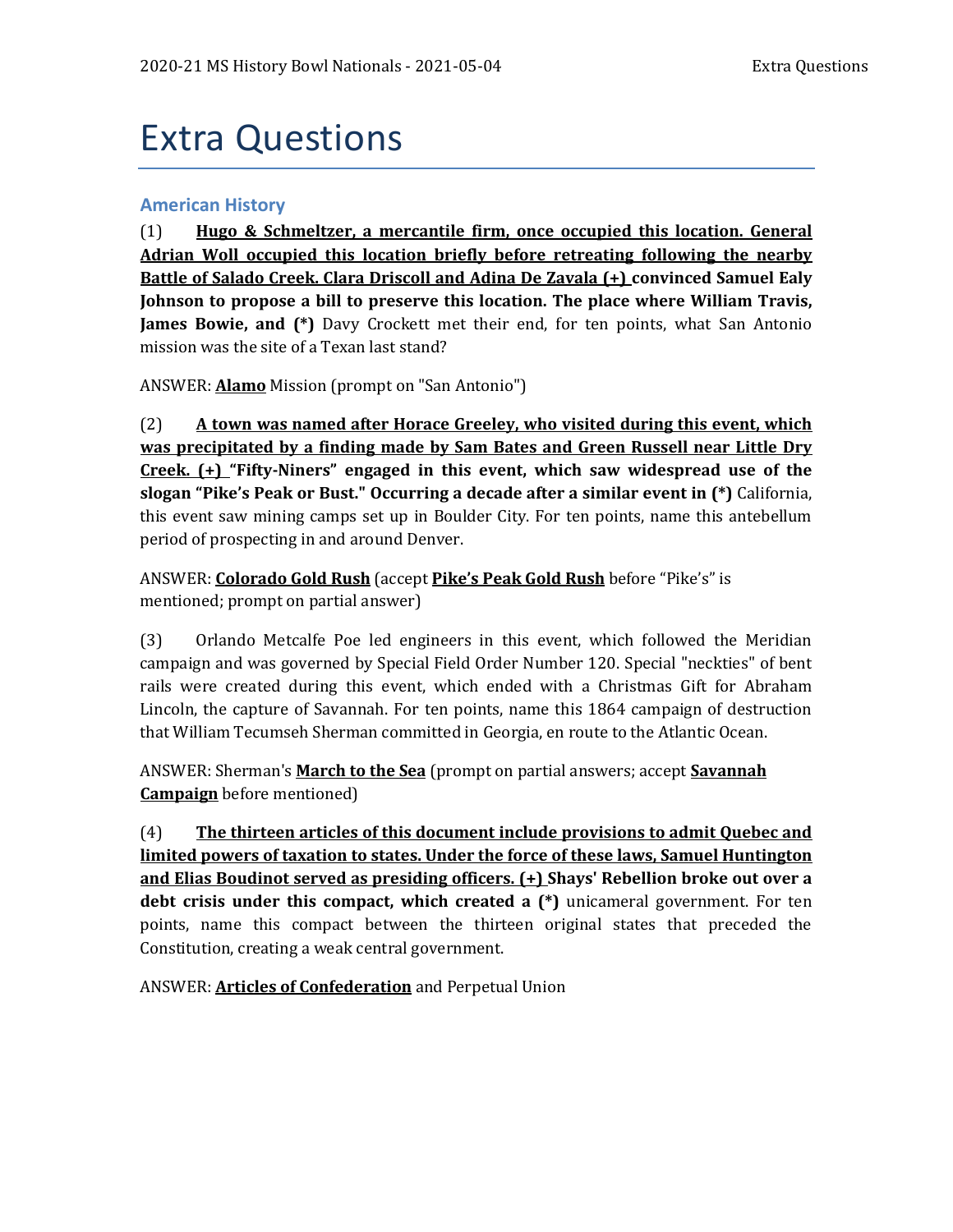(5) **This man's biography was written by William Wirt. This attorney marched his troops to Williamsburg to stop Governor Dunmore from taking (\*) gunpowder. This man refused to attend the Constitutional Convention, stating "I smelt a rat." A phrase from this man might have been inspired by the play** *Cato: A Tragedy* **or** *Artemisia***. (\*)**  For ten points, name this Founding Father who said "Give me liberty, or give me death!"

## ANSWER: Patrick **Henry**

(6) **After this event, Congress gained the power to subpoena any citizen's tax records. Montana Senator Thomas Walsh led an investigation into this event, which resulted in the imprisonment of |Secretary of the Interior Albert Fall. Involving improper leasing of Navy (\*)** Oil fields to Harry Sinclair and Edward Doheny, for ten points, what bribery scandal occurred during the presidency of Warren G. Harding?

#### ANSWER: **Teapot Dome** scandal

(7) The Cullen-Harrison Act was signed in response to this movement. Organizations such as the Woman's Christian Temperance Union and the Anti-Saloon League both supported legislation that enabled this movement. The Volstead Act set out the legislation enabling this movement, which ended with the ratification of the 21st amendment. For ten points, name this Constitutional ban on the production and sale of alcohol.

#### ANSWER: **Prohibition** (accept **Temperance** before mentioned)

(8) **Pauli Murray and this person worked to appeal for Odell Waller, though he was still executed in Virginia. Mary McLeod Bethune and this person often walked arm-in-arm, and this person created the (+) Arthurdale Community for unemployed miners. This woman resigned from the Daughters of the American Revolution after Marian Anderson was not allowed to sing in Constitution Hall. (\*)** For ten points, name this Depression-era First Lady.

#### ANSWER: **E**leanor **Roosevelt**

(9) Many of these vehicles like the *Annie Faxon* were destroyed because of the failure of fusible plugs. Almost twelve hundred Union army POWs died when the boiler of one of these vehicles exploded on the *Sultana*. Robert Fulton and Robert Livingston owned one of these vehicles on the Hudson called the *Clermont*. Mark Twain's *Life on the Mississippi* documents, for ten points, what type of boat?

# ANSWER: **Steam**boat(s)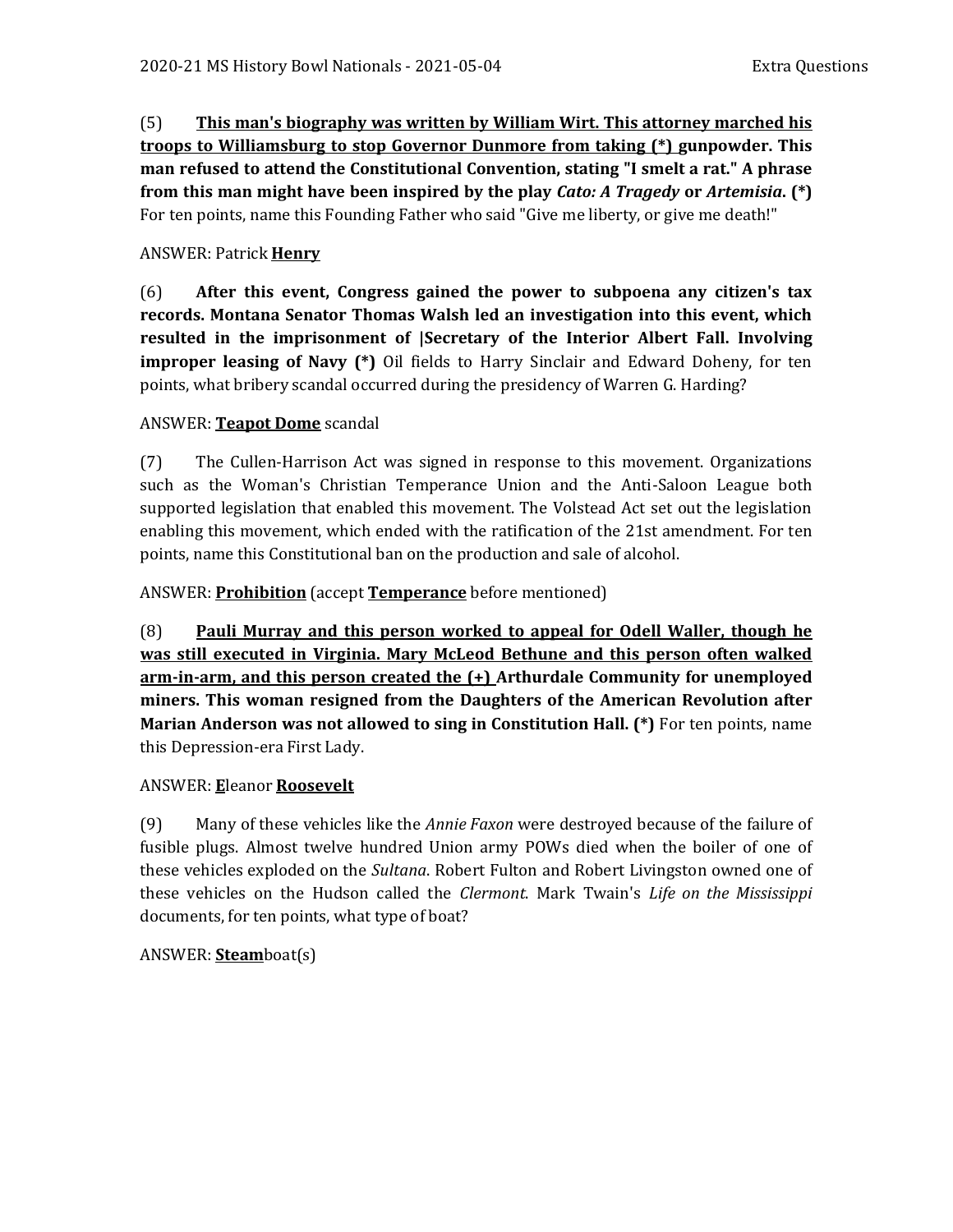(10) **John Edward McGilvrey was the first head of this university. William Oxley Thompson opposed this school in the "Credit War. Allison Krause and William Schroeder were killed at this university, where a Joseph Filo (+) photo showed a screaming Mary Ann Vecchio. A protest at this university forced Ohio governor Jim Rhodes to ask for assistance from the (\*)** National Guard. For ten points, name this university, the site of shootings of students in the Vietnam War.

ANSWER: **Kent State** University (accept **Kent State** Massacre)

(11) **The Black Horse Cavalry often visited this man in the Delevan House in Albany. This man began his career as part of the Big Six volunteer fire company and joined a group of (+) aldermen called the "Forty Thieves." This man notoriously used \$13 million to build the New York County Courthouse, twice the cost of the Alaska Purchase, and his aldermen required (\*)** bribes to build the Brooklyn Bridge. Thomas Nast satirized, for ten points, which corrupt boss of Tammany Hall?

#### ANSWER: William "Boss" **Tweed**

(12) **Rebecca Winters died on this route, which included the Lander Road. Camp Sacrifice was on this route, which was traversed by a group from Peoria led by Thomas (+) Farnham who called themselves Dragoons. Jesse Applegate described his journey on this route in his essay "A Day with the Cow Column." Modern Interstate 80 (\*)** and 84 follow, for ten points, what historical migrant trail from Missouri to the Willamette Valley in the Pacific Northwest?

ANSWER: **Oregon** Trail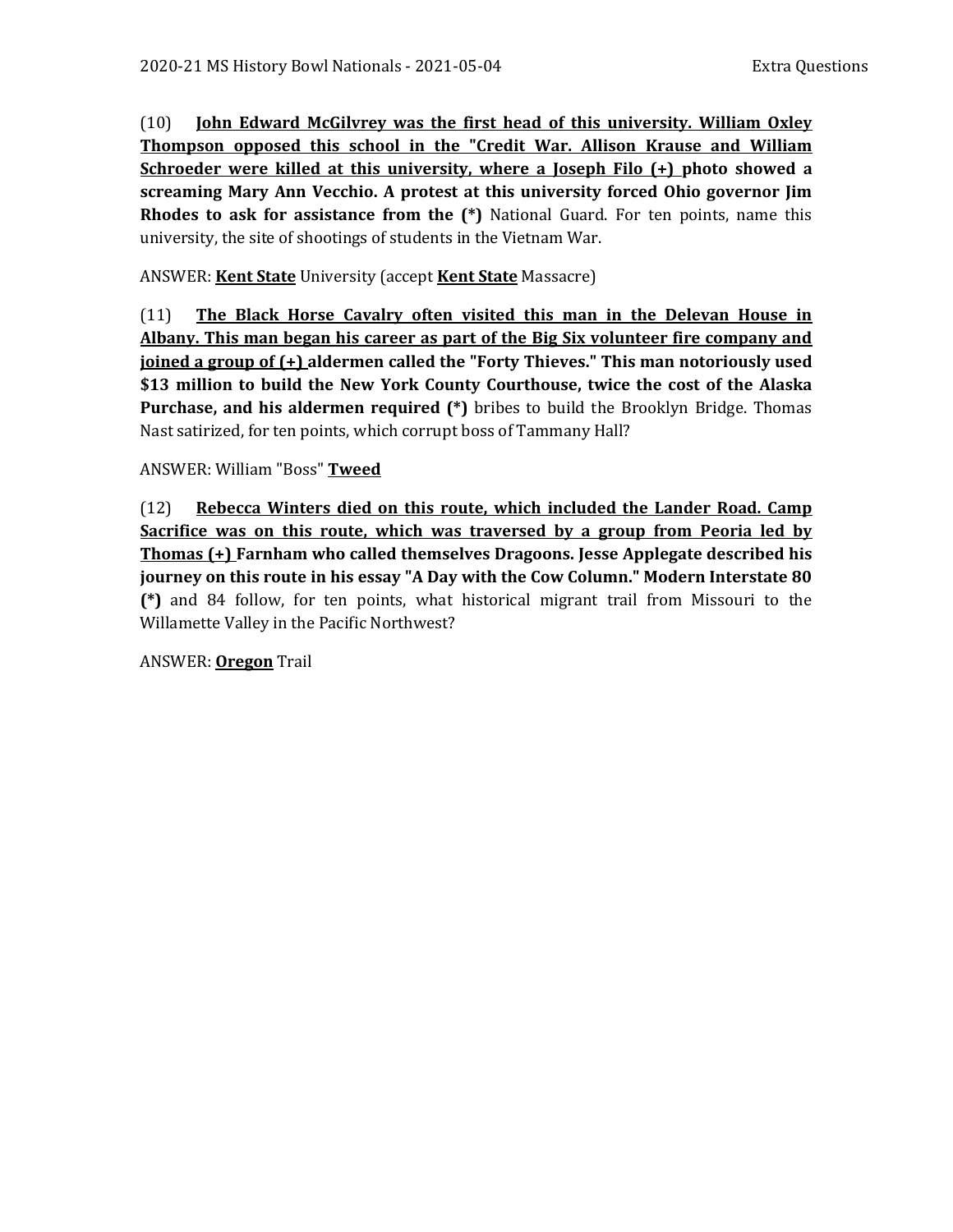## **European History**

(1) **The revelation that Oswald Tesimond had passed information in this event proved enough for execution. This event involved renting Clopton House by Ambrose Rookwood, though its leaders were (+) caught at Holbeche House. Lord Monteagle was alerted of this (\*)** plot, orchestrated by Robert Catesby. For ten points, name this English Catholic plot against James I, which is remembered by burning effigies of Guy Fawkes.

ANSWER: **Gunpowder** Treason Plot (accept the **Jesuit Treason**)

(2) **A large plaster elephant was placed at this location by Napoleon, though it was replaced by the July Column. The mentally ill de Whyte de Malleville was paraded around after leaving this location. (+) Palloy the Patriot demolished this location. Bernard Rene de Launay defended this location with the Swiss Guard, where they were cut down by a (\*)** mob. For ten points, name this Parisian fortress and prison destroyed at the beginning of the French Revolution.

#### ANSWER: The **Bastille** Saint-Antoine

(3) **Members of this group were called "V-Men." This group, targeted in Operation Carthage and the Aarhus air raid, formed the RHSA's Department Four. (+) Klaus Barbie led this group in Lyon while it captured prisoners under the Night and Fog Decree. Rudolf Diels was the first head of this group, though it was led for most of World War Two by (\*)** Heinrich Müller. For ten points, name this Nazi secret police directed by SS chief Heinrich Himmler.

#### ANSWER: **Gestapo** (accept **Geheime Staatspolizei**)

(4) **This man left Albert Reynolds embarrassed after he appeared drunk at Shannon Airport. In a strange incident in Stockholm, this man compared Swedish meatballs to Bjorn Borg's face, and he was once found (+) drunk in Washington D.C., trying to buy pizza in his underwear. Oleg Soskovets helped this man develop a strategy to win in 1996. This man faced the (\*)** Chechen War. For ten points, name this first president of the Russian Federation, preceding Vladimir Putin.

#### ANSWER: Boris **Yeltsin**

(5) **Julius Martov led a "minority" opposition to this party whose members included Fyodor Dan. Roman Malinovsky infiltrated this group for the Okhrana secret police. The ideology of this group was formulated in (\*)** *What is to Be Done?***, allowing for a split with the (\*)** Mensheviks. With a name meaning "majority", for ten points, what Vladimir Lenin-led Marxist faction took power in the 1917 October Revolution?

ANSWER: **Bolshevik**s (or **Bolshevist**s)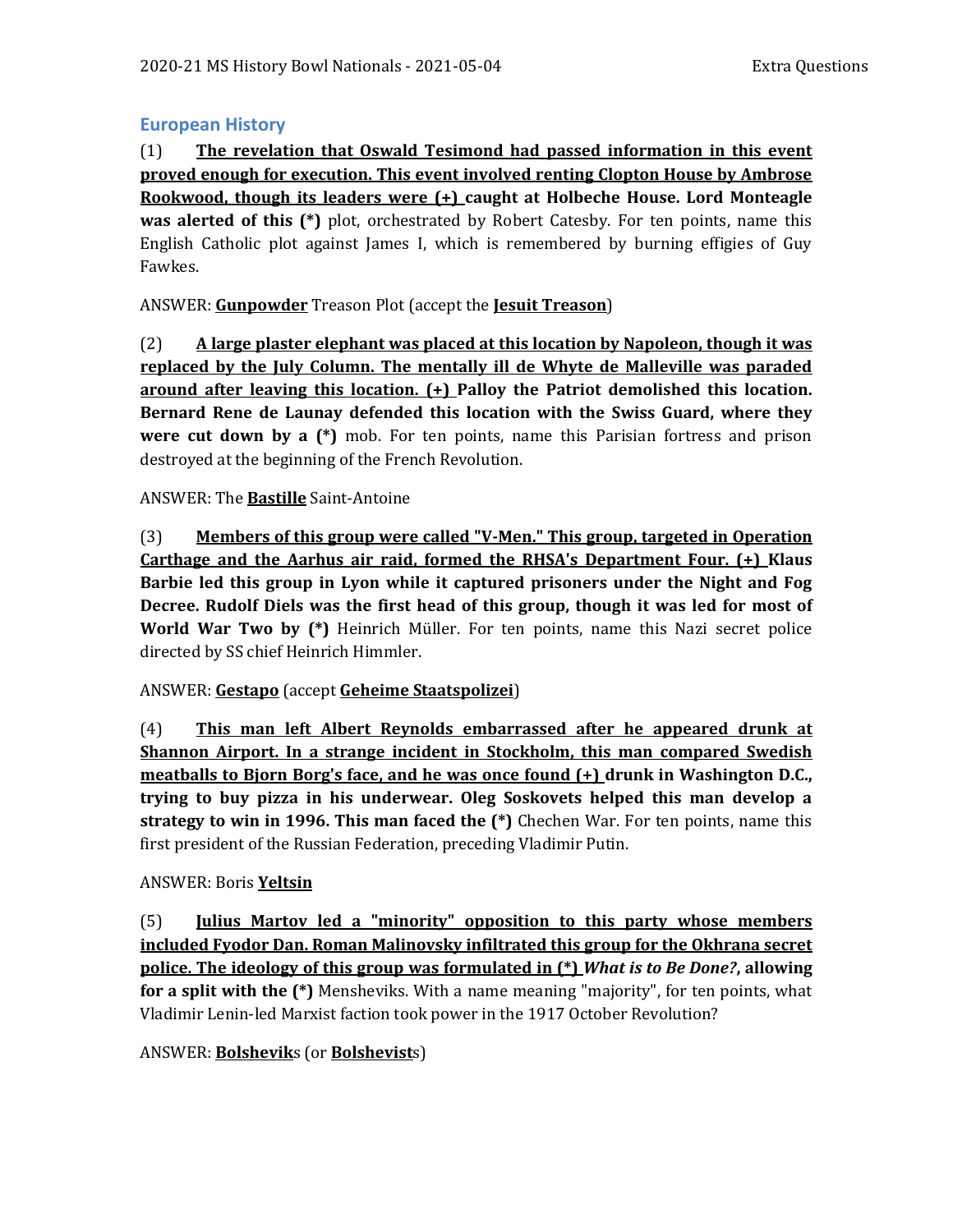(6) **"Bandits led by monks" were blamed for a defeat in this country at Bailén, which Chilean soldiers referenced at Maipú. A Supreme Central and Governing Junta ruled this country during its occupation. This country, which (+) Ferdinand VII governed, was briefly ruled by Napoleon's brother, Joseph Bonaparte. A king of this country abdicated at Bayonne after incidents at Aranjuez and (\*)** El Escorial. For ten points, name this country where the Peninsular War raged.

ANSWER: Kingdom of **Spain** (or Reino de **España**)

(7) **William Bentinck signed the Treaty of Bastia, giving control of this island to Britain. The Duke of Grafton's government collapsed in 1770 after it failed to defend this island from being captured by the Comte de (+) Vaux. Petru Giovacchini advocated for Italy's annexation of this island, where Pasquale Paoli fought for independence. One native of this (\*)** French territory went on to become the first Emperor of France. For ten points, name this home-island of Napoleon Bonaparte.

ANSWER: Territorial Collectivity of **Corsica** (or **Corse**)

(8) **Popiel was a legendary ruler of this nation, whose Princess Wanda committed suicide to avoid marrying a German named Rudiger. The Germanic (+) Vandals initially lived in this modern country before migrating. This country was ruled by the Piast Dynasty, and it was governed by a parliament called the (\*)** Sejm [[SAYM]]. For ten points, name this Eastern European nation that was partitioned in the late eighteenth century.

ANSWER: Republic of **Poland** (or **Polska**)

(9) **This island suffered from Murat Reis's Turkish Abductions, a series of slave raids by North African pirates. This island was unified with another country by the Old Covenant. This island faced internal strife in the Age of the (+) Sturlungs, and its population suffered from fluoride poisoning in the Mist Hardships. The (\*)** Althing governs this island, which is featured in the sagas of Snorri Sturluson. For ten points, name this Nordic island country, once inhabited by Vikings.

ANSWER: **Iceland**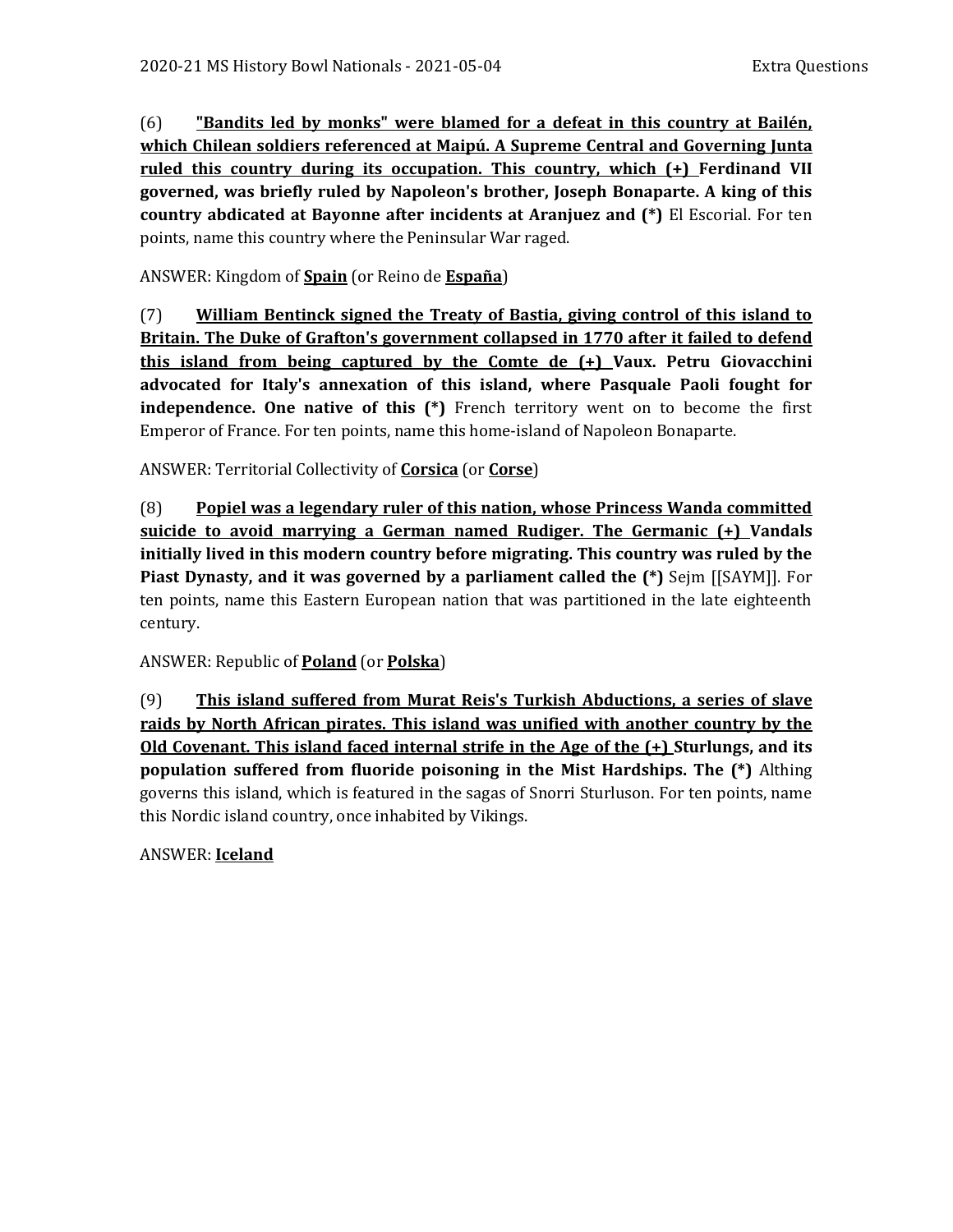## **World History**

(1) **This ruler created the New Policies, and the Wuxu [[WOO-SHOO]] Coup of this leader ended Guangxu's [[GWAHNG-SHOOS]] attempted Hundred Days' Reform. To guarantee the survival of an empire, this person engineered the (+) Tongzhi [[TOHNG-ZHEE]] Restoration, making Prince Gong regent in the westernizing Self-Strengthening Movement. Li Hongzhang [[HOHNG-ZHAHNG]] developed the Beiyang [[BAY-YAHNG]] fleet for this (\*)** woman. For ten points, name this long ruling-Dowager Empress of the Qing [[CHING]].

ANSWER: Empress Dowager **Cixi** [[SEE-SHEE]]

(2) **This person was placed under arrest in the April 5th, 1976 Tiananmen Incident. This man promoted science in the 863 plan, inspired by the U.S. Star Wars program. In a (+) 1992 Southern Tour, this man instigated the "Reforms and Openness" movement in Guangdong Province, creating a capitalist market. This leader ousted the (\*)** Gang of Four and worked with the Eight Elders. For ten points, name this Chinese leader whose market-economy reforms turned China into a modern state.

ANSWER: **Deng** Xiaoping (prompt on "Xiaoping"; accept **Xixian**; accept **Teng** Hsiao-ping)

(3) Ten of these people formed a group of "Braves," and some used a tool named for "water spiders." In one incident, these people replicated Mon lamps in an attack. Nightingale floors were intended to expose these people. One of these people, who may have originally been trained by the Iga Clan, killed a leader by shoving a spear up a lavatory. Often shown with star-shaped *shuriken*, for ten points, who are these covert Japanese mercenaries?

#### ANSWER: **Ninja** (accept **Shinobi**)

(4) Lee Bong-chang, a Korean activist, tried to kill this man in the Sakuradamon Incident, and his rule was promoted by the Imperial Way. This man authorized the use of toxic gas during the Battle of Wuhan. In 1946, this man cited the Five Charter Oath and stated that he was not a living god in his Humanity Declaration, which the Allies requested. This man was served by Prime Minister Hideki Tojo. For ten points, name this Japanese emperor who led his nation in World War Two.

#### ANSWER: **Hirohito** (accept **Showa** Emperor)

(5) **This country's UDD, also called the Red Shirts, opposed a coup in 2006 that toppled a telecommunications magnate who led it. The People's Alliance of Democracy was founded in this country, where prison sentences of up to fifteen years can be leveled upon those who (+) insult its monarch. In 2016, the tenth Chakri monarch, (\*)** Rama X [[TENTH]], took the throne of this country. For ten points, name this southeast Asian country, the only one to ally with Japan during World War Two.

ANSWER: Kingdom of **Thai**land (accept Ratcha-anachak **Thai**; prompt on "Siam")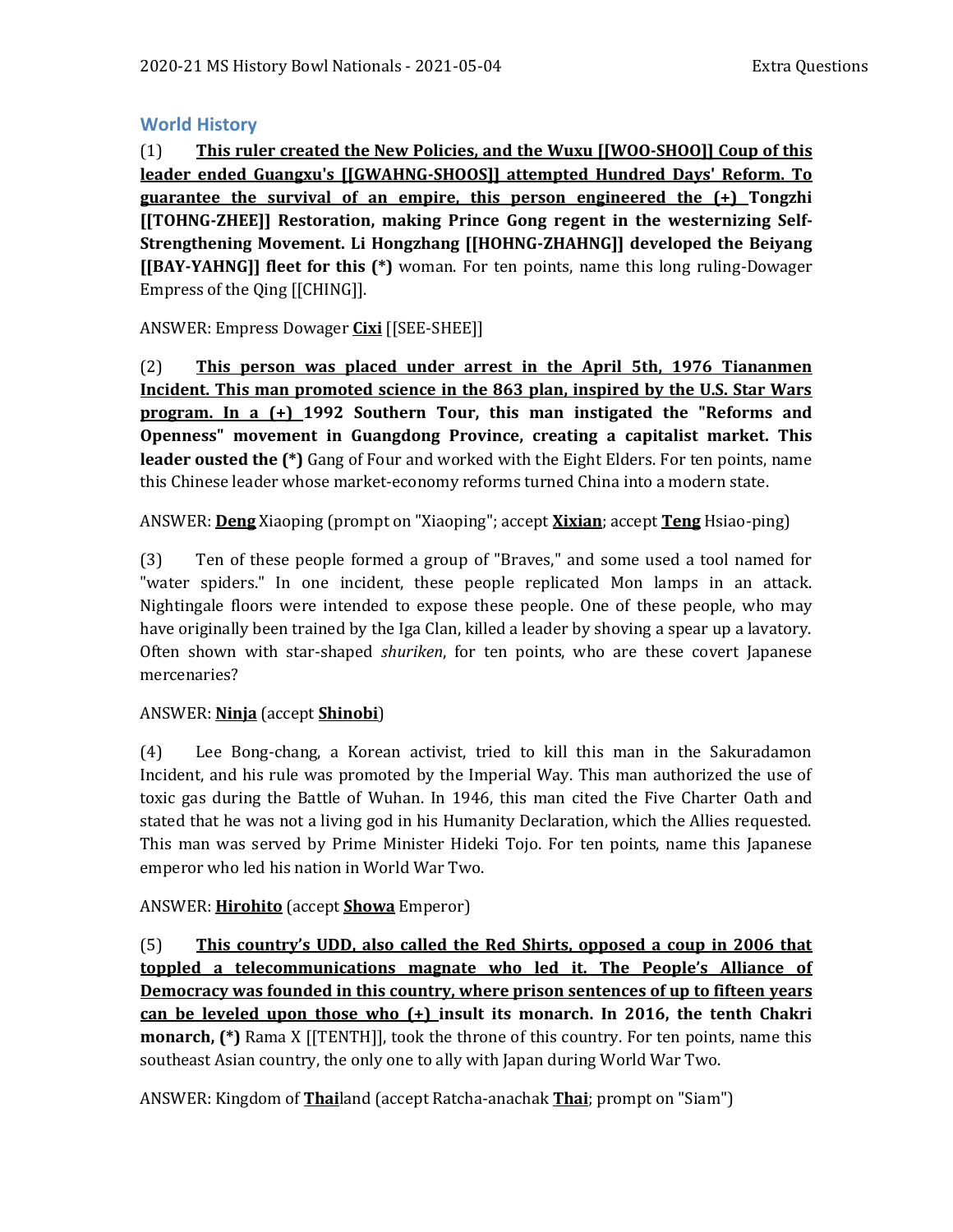(6) **The Rana Dynasty ruled this country after the Shah Dynasty. This country faced the Jana Andolan movement under the United Left Front. In 2001, the crown prince Dipendra (+) killed nine members of this country's royal family, including the King Birendra. This country provides Gurkha soldiers and, up until 2008, it was world's last Hindu Monarchy. (\*)** For ten points, name this Himalayan republic that historically served as a buffer state between Imperial China and British India.

## ANSWER: Federal Democratic Republic of **Nepal**

(7) Hussein Abdel-Rassoul found a stairway into this location, which Evelyn Herbert visited. Before entering this location with Arthur Callender, an archaeologist said he saw "Wonderful things!" Lord Carnarvon died of blood poisoning after entering this location, prompting fears of a curse. Found by Howard Carter, for ten points, what is this resting place for an Egyptian boy-pharaoh in the Valley of the Kings?

ANSWER: **KV62** (accept King **Tut**ankhamun's **Tomb**) (prompt on similar answers to **tomb** such as "burial place")

(8) **A leader of this country created the "National Reconstruction," including Operation Keep Right to encourage driving on the right. The Big Six formed a convention in this country. Joseph Ankrah (+) led this country, which was also governed by Flight Lieutenant Jerry Rawlings. Kwame Nkrumah led this nation, formerly called Gold Coast, (\*)** which was once dominated by the Ashanti. For ten points, name this former British colony along the Volta River of West Africa.

#### ANSWER: Republic of **Ghana**

(9) **The Battle of Seven Oaks was fought in this country that was home to a conflict between the forces of Lord Selkirk and the North West (+) Company. The Pemmican War was fought in this country, where an "errand for peace" was led by Garnet Wolseley. John (\*)** MacDonald faced two rebellions in this home country of the Métis. The Red River Rebellion occurred in, for ten points, what country's Manitoba province?

#### ANSWER: **Canada**

(10) **This man composed the Hino de Carta and Hino de Independencia. This man faced the "Night of the Broken Bottles." In the 1990s, a Chinese ceramic pot containing the bowels of this man's father were examined, finding enough (+) arsenic to kill two people. This man faced the Cisplatine War and was crowned in Rio de Janeiro. The Liberal Revolution of 1820 forced this man's father (\*)** Joao VI to return to rule in Lisbon. For ten points, name this first emperor of Brazil.

#### ANSWER: Dom **Pedro I** (accept **Pedro IV**)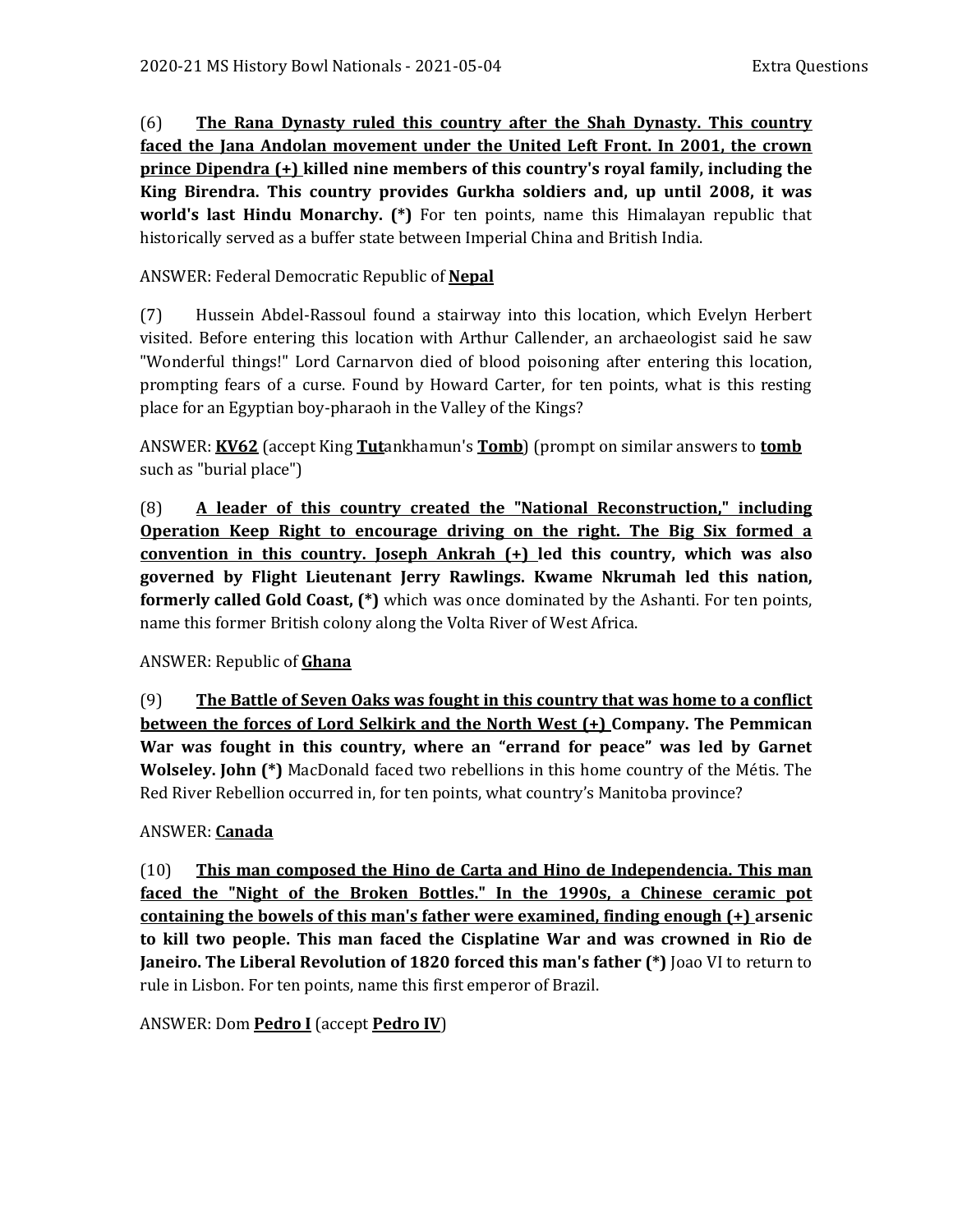(11) **The CIA's Track One and Track Two opposed this ruler, and even before he took office, Operation FUBELT was used against him. This Popular Unity leader was a Marxist who redistributed land, continued Eduardo (+) Frei Montalva's liberalization of universities, and nationalized the copper industry. While at the La Moneda Palace, (\*)** this man committed suicide during a 1973 coup. For ten points, name this Chilean socialist president who was succeeded by Augusto Pinochet.

ANSWER: Salvador **Allende** [[ah-YEN-deh]]

(12) **Nazis under Franz Rademacher proposed sending all European Jews to this island. The** *rotaka* **protests helped take down this island's president Philibert Tsiranana, "the benevolent schoolmaster." Off the coast of this island in 1944, a trio of of (+) U-boats sank eight merchant ships in the channel between this island and the mainland. Queen (\*)** Ranavalona I governed, for ten points, what East African island nation?

ANSWER: Republic of **Madagascar**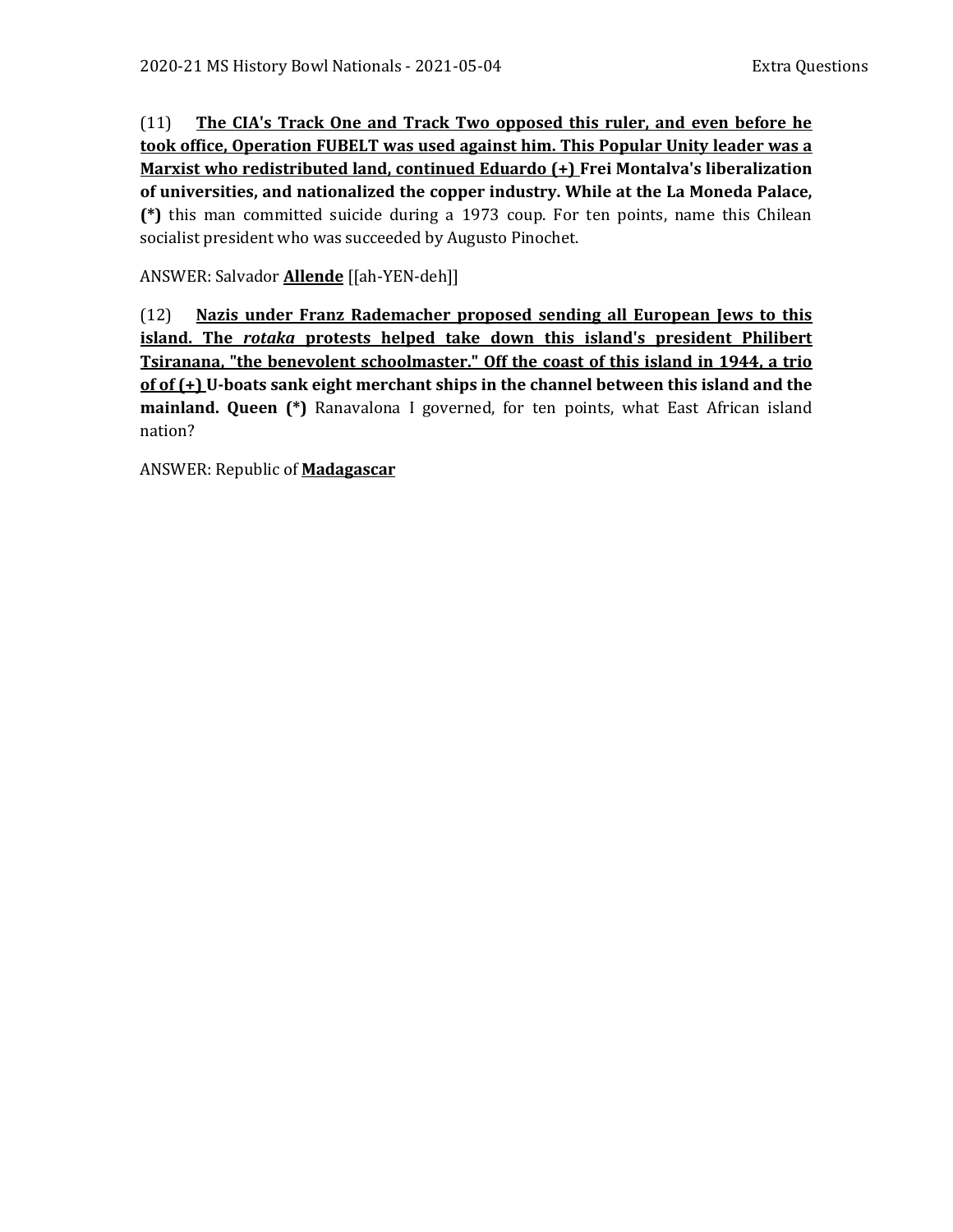# **Cultural History**

(1) As part of renovations to this location, Aorangi Park had a court built and a roof was added over Centre Court. In 2001, Goran Invanisevic won a tournament at this location as a wildcard, while in 2008, Rafael Nadal won a thriller in five sets. Eight editions of this location's most celebrated event have been won by Roger Federer. For ten points, name this place where London's grass court Grand Slam tennis tournament is held.

# ANSWER: The Championships, **Wimbledon** (accept **All England Club**)

(2) **Roy Choi created a popular variety of these objects in southern California known as Kogi. In accordance with its roots, a popular New England variety of these objects called Roxy's sells a product known as the Green (+) Muenster. Though not related to cattle ranching, these objects may have grown out of the chuck wagon. In the 1970s, Raul Martinez pioneered the use of these objects to (\*)** sell tacos. For ten points, name these vehicles where one can grab a meal.

# ANSWER: **Food Truck**s

(3) **Antonius van der Broek proposed a new ordering in this diagram. John Newlands attempted to create this display, which was inspired by the observations of Lothar Meyer. Some members of this diagram were prefixed (+) "eka-". This diagram used to contain coronium and the aether. Containing items like (\*)** hydrogen and helium, for ten points, what diagram, developed by Dmitri Mendeleev, shows the chemical elements?

# ANSWER: **Periodic Table** of Elements

(4) **Friedrich Miescher first identified this molecule in 1869, calling it nuclein. Okazaki fragments are synthesized and linked together to create a lagging strand of this molecule. (+) Helicases create a "fork" during the replication of this molecule, whose structure was identified thanks to Rosalind Franklin's (\*)** Photo 51. For ten points, name this molecule that is often sequenced, best identified by its double-helix structure documented by Watson and Crick.

# ANSWER: **DNA** (accept **Deoxyribonucleic acid**)

(5) **This organization tried to use Operation Freakout to commit Paulette Cooper to a psych ward. The founder of this organization was a naval commander who believed he sunk a Japanese sub and used Mexican islands for target practice. This organization is governed by its (+) "Sea Org." Don Purcell saved a predecessor of this organization, the Dianetics (\*)** Foundation. L. Ron Hubbard founded, for ten points, what religious group, whose adherents include Tom Cruise?

#### ANSWER: Church of **Scientology**